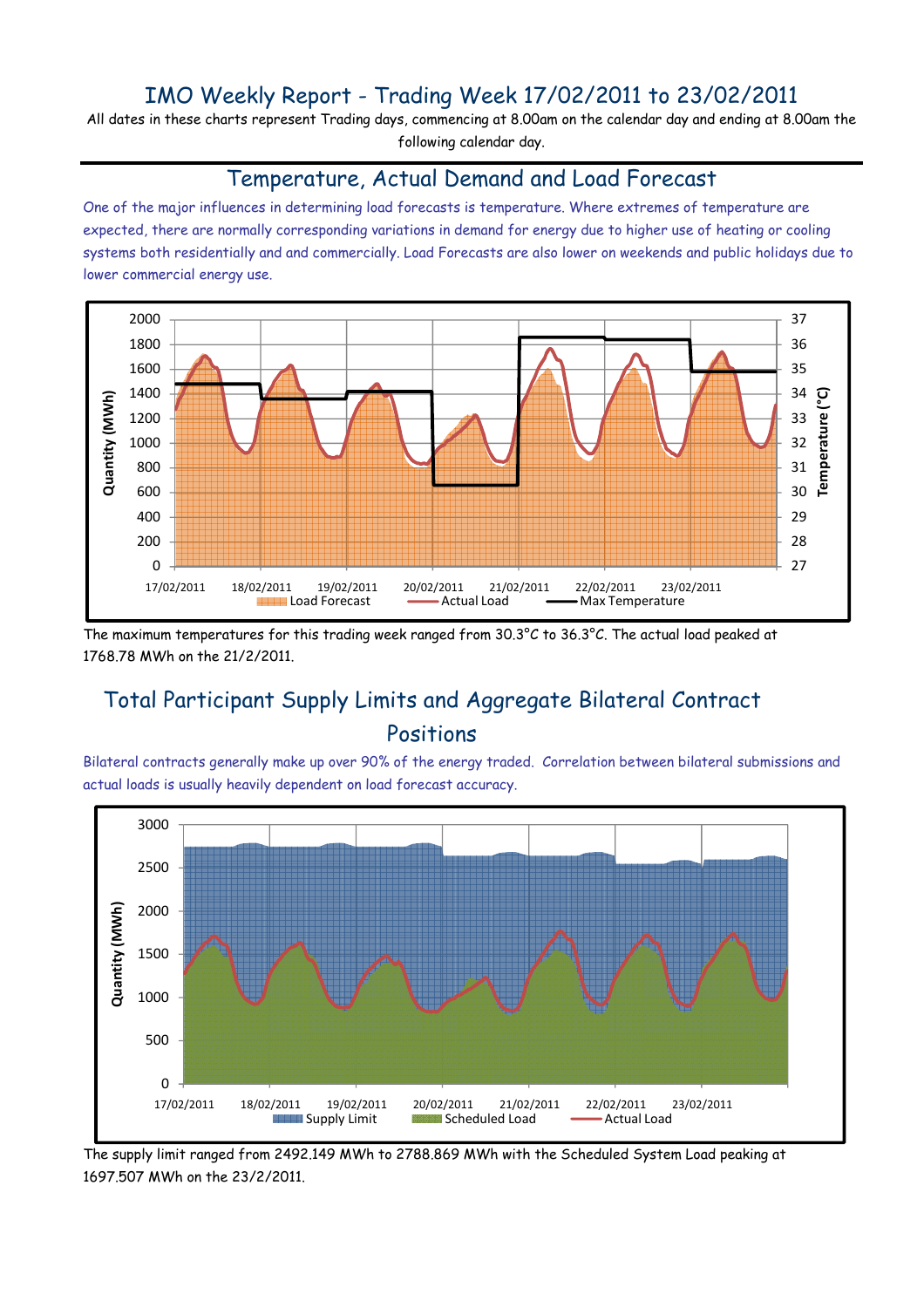### Net Balancing Market Trades

Bilateral contracts and STEM trading are generally based on the forecast energy requirements of Participants. When the forecast requirements are higher or lower than the actual requirements for a day, this Market energy must be bought and sold in the balancing mechanism. This graph shows the estimated net balancing trades.



The majority of the balancing activity this week occurred within Balancing Supply. The maximum balancing demand for the week reached 190.25 MWh on the 21/2/2011. The maximum balancing supply for the week reached -175.243 MWh on the 23/2/2011.

#### Total Traded Energy

This chart represents a comparison between the total net energy that is traded in Bilateral Contracts, the STEM and the balancing mechanism. Balancing Supply represents cases in which the total contract position is greater than the demand and customers must supply energy back to balancing. Balancing Demand represents cases in which the total contract position is less than the demand and customers must purchase energy from balancing.



Total balancing supply equalled -10024.21 MWh whereas total balancing demand equalled 8102.15 MWh. The Total STEM Traded quantity was 35856.892 MWh, with the STEM Clearing Quantity ranging between 38.361 MWh and 210.951 MWh.